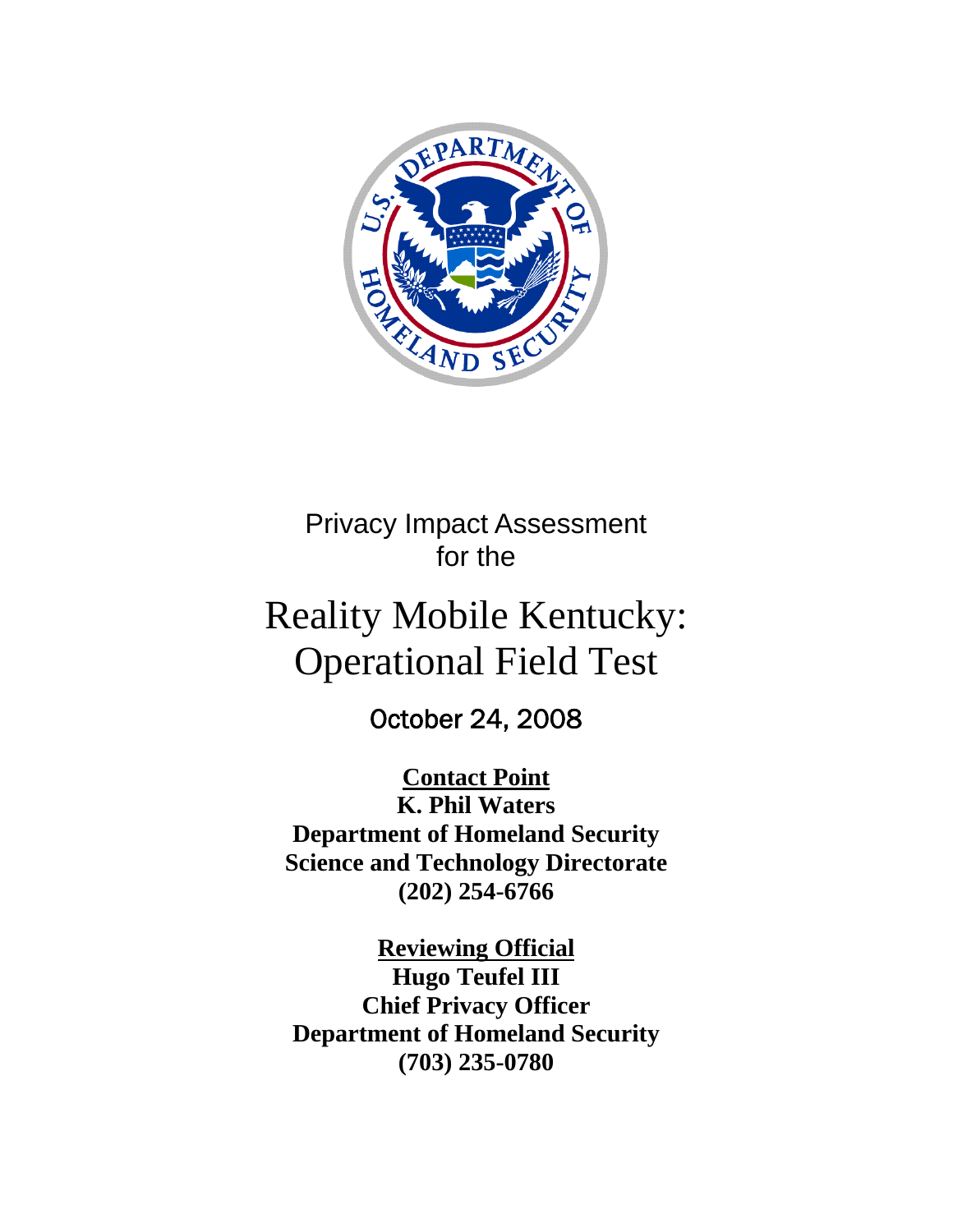

## **Abstract**

The Reality Mobile Kentucky project is a research and development effort in the DHS Science & Technology Directorate (S&T) that seeks to test the operational effectiveness and efficiency of streaming video for law enforcement applications. Reality Mobile software is a commercially available software-driven system that would allow first responders and law enforcement officials to send and receive live video and geospatial coordinates. S&T is conducting this PIA because the Kentucky State Police will capture images of individuals during the field test in accordance with their law enforcement authorities, standard operating procedures, and applicable state and local laws. This PIA covers only the research activities conducted by S&T during this operational field test. Should S&T acquire the technology and transition it to a DHS Component, that DHS Component will be responsible for completing the subsequent privacy assessments of the Reality Mobile technology and its use.

## **Overview**

The Reality Mobile system would allow first responders and law enforcement officials to send and receive live video and geospatial coordinates, view video from fixed or mobile cameras (including cameras built into handheld devices like cell phones), and receive images from a field command post via cell phones (the cell phones will not store the images). The key to the Reality Mobile system is its server application that can distribute both the video client software and the streaming video to the hand-held devices.

Title 3 of the Homeland Security Act assigns S&T the responsibility for conducting research in support of the Department's mission. Under Subchapter 3 §182, "the Secretary, acting through the Under Secretary for Science and Technology, shall have the responsibility for conducting basic and applied research, development, demonstration, testing, and evaluation activities that are relevant to any or all elements of the Department."

The Reality Mobile Kentucky\_project will support S&T's research mission by testing the operational validity of streaming video for first responders and law enforcement applications. The objectives of the project are (1) to test the system's functionality (connectivity, features, and ergonomics); and (2) to test the integration of the prototype in real-world first responder and law enforcement missions such as all-points bulletins, Amber Alerts, identification of suspicious packages, and emergency situations requiring situational awareness. These research activities will help S&T evaluate the utility of this technology on behalf of its potential customers and determine how first responders and law enforcement personnel might integrate the technology into their operations.

To determine the benefits and utility the technology offers law enforcement personnel, S&T will provide funding to Oak Ridge National Laboratory to conduct an operational field test of this technology in partnership with the Kentucky State Police. The field test will focus on establishing the benefits of deploying Reality Mobile technology in an operational environment, determing the Reality Mobile product's ability to meet urgent needs of the first responder community, and assessing the technology's impact on real-time situational awareness at the Kentucky Intelligence Fusion Center (KIFC), which is operated by the Kentucky State Police (KSP). Upon completion of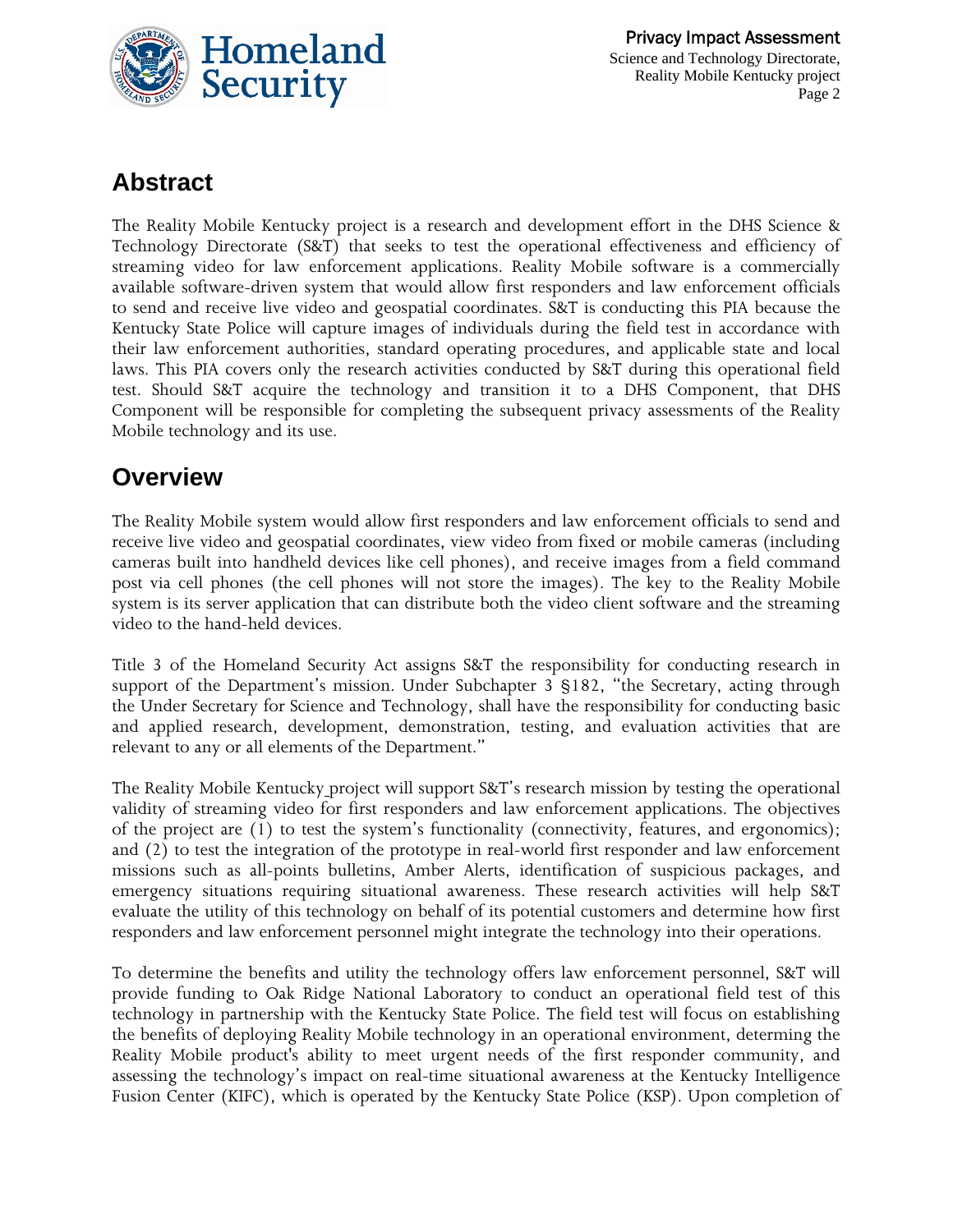

this field test, S&T will determine whether the Reality Mobile technology could benefit DHS operational Components or other S&T customers.

During this field test, the Reality Mobile system will be deployed by the Kentucky State Police. A limited number of officers (a maximum of 20) will receive cell phones that are equipped with the Reality Mobile system and able to both send and receive video and text information. During the test, Kentucky State Police will use the system during law enforcement actions in support of active cases and investigations. The Reality Mobile Management Console will reside at the State Police headquarters and will be programmed with the ability to exchange real time video and data between the on-scene officer, the Kentucky State Police headquarters, and the Kentucky State Intelligence Fusion Center. All images and other personally identifiable information collected during the field test will be maintained, owned, and under the control of the Commonwealth of Kentucky. S&T will not have access to any personally identifiable information collected or generated during this field test. S&T will only have access to non-personally identifiable information related to the effectiveness of the system.

The Reality Mobile testing will include the following participants

- 1. Agencies from the Commonwealth of Kentucky (including the Kentucky Homeland Security Office, Kentucky Intelligence Fusion Center, and state and local law enforcement officers) will evaluate the usefulness of the product in conducting routine law enforcement operations and during emergency situations.
- 2. Oak Ridge National Laboratory (ORNL) will serve as the system integrator and provide technical support for the installation and system integration of the Reality Mobile capabilities into the Kentucky Intelligence Fusion Center.
- 3. S&T Program Managers will participate as observers in some portions of the field tests. These portions will not include active law enforcement activities involving entrance into people's homes. However, these personnel will not have access to any personal identifiable information or Law Enforcement Sensitive data. Their participation will strictly be to observe and evaluate the functionality, practicality, and effectiveness of the technology in an operational environment.

The Reality Mobile technology was successfully tested in the lab environment at ORNL in a 90-day demonstration, and now, through this phase of research and development, will be tested in the field by the Kentucky State Police under realistic conditions to assess (1) whether the product actually performs as advertised in the field, (2) whether the product allows the KSP to perform their responsibilities better, more efficiently, faster, or adds capabilities, and (3) whether the product is cost effective for S&T's customer—the law enforcement community.

This PIA covers only S&T's research and development process. Should any DHS Component or other Federal agency acquire the Reality Mobile technology, that agency would conduct a separate PIA to cover operational use.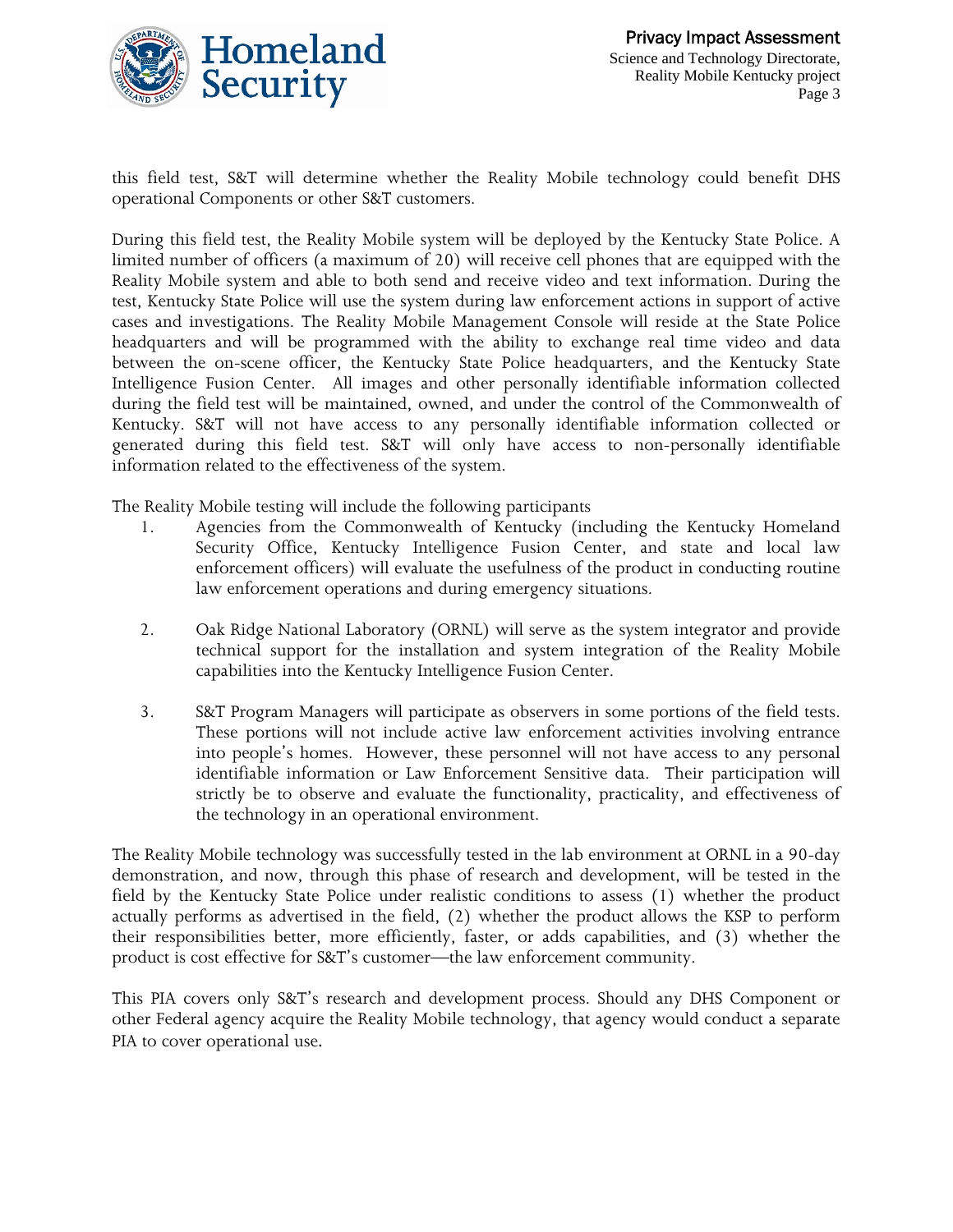

## **Section 1.0 The System and the Information Collected and Stored Within the System**

## **1.1 What information is to be collected?**

The System's Technology Enables It to Record:

#### $\boxtimes$  Video

Static Range: *Approximately 50 feet*

Zoom Range: *Approximately 1,000 feet*

#### **Tracking**

Automatic (for example, triggered by certain movements, indicators)

 $\boxtimes$  **Manual** (controlled by a human operator)

Sound

Frequency Range:

The System Typically Records:

- **Passersby on public streets**.
	- During the course of their law enforcement duties, the Kentucky State Police will collect images of members of the public in accordance with their standard operating procedures and applicable state and local laws.
- **Textual information** (such as license plate numbers, street and business names, or text written on recorded persons' belongings).

#### $\boxtimes$  Images not ordinarily available to a police officer on the street:

 $\boxtimes$  Inside commercial buildings, private homes, etc.

 $\boxtimes$  Above the ground floor of buildings, private homes, etc.

All uses of this technology by Kentucky State Police officers will be limited to the scope of their authorities to collect images and conduct surveillance during the course of performing law enforcement duties. If a Kentucky State Police officer has the Reality Mobile-equipped phone streaming video and enters a building while the cell signal is still available, the video showing the interior of the building will be streamed out. An officer must be present with a phone that he or she has activated or allowed to be activated for the video to be streamed.

## **1.2 From whom is the information collected?**

#### **General public in the monitored areas.**

Since many law enforcement activities occur in public areas, if the phone is streaming video in the public area, persons other than those of interest may be captured by the video stream.

# $\boxtimes$

 $\boxtimes$ 

**Targeted populations, areas, or activities (please describe).**

Individuals who are persons of interest in law enforcement activities.

Training included directives for program officials to focus on particular people, activities, or places (please describe).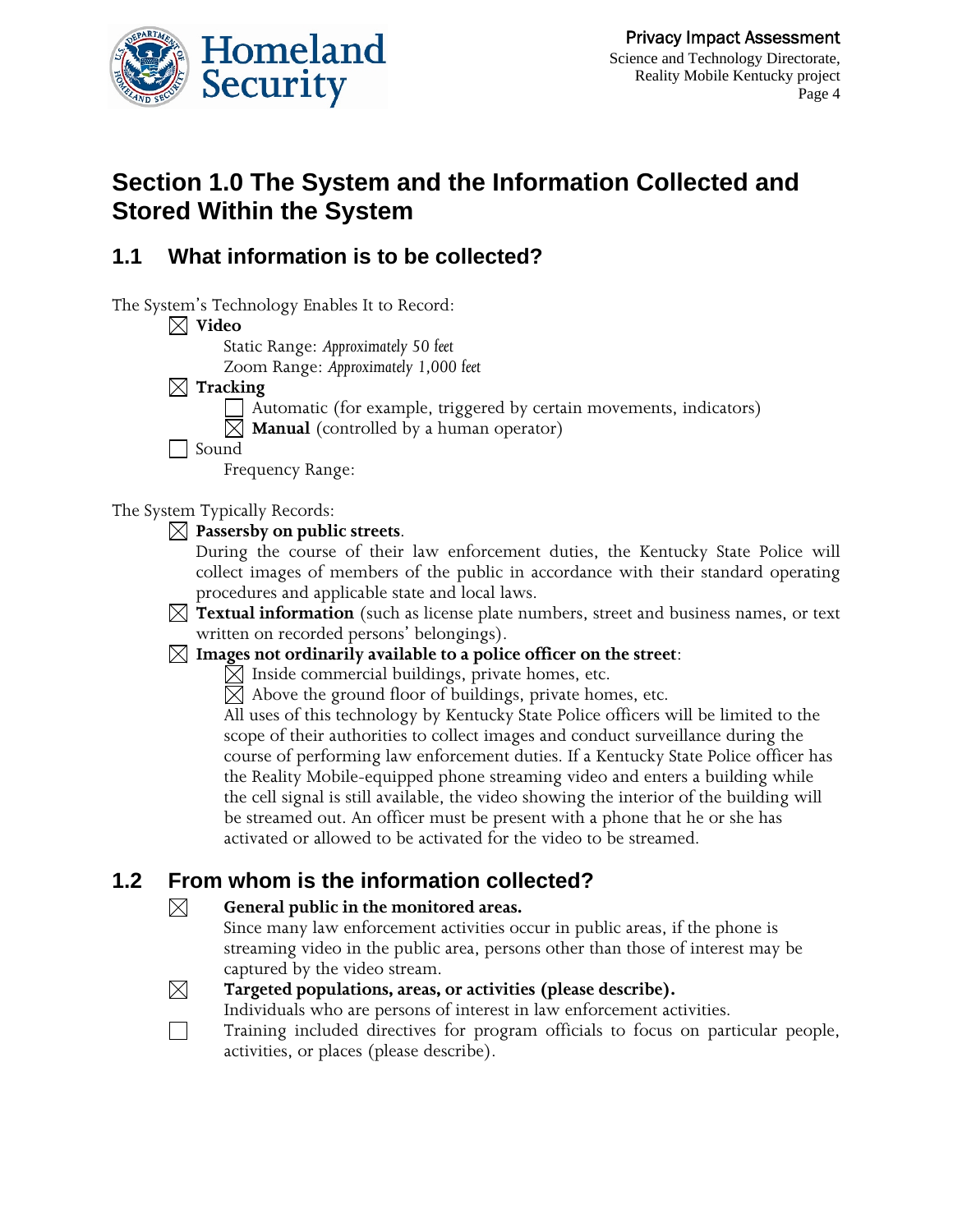

## **1.2.1 Describe any training or guidance given to program officials that directs them to focus on particular people, activities, or places.**

The law enforcement officials participating in this project will be instructed to limit recording images and video only as permissible by applicable state and local laws and pursuant to their own regulations during the course of their law enforcement duties. The training will include specific reference to the fact that this is a research effort using new technology and how they will ensure their laws and regulations will be enforced within the research context.

## **1.3 Why is the information being collected?**

Crime prevention

To aid in criminal prosecution

For traffic-control purposes

Terrorism investigation

Terrorism prevention

#### **Other (please specify) –**

The purpose of this project is to test the Reality Mobile technology in an operational environment and assess the impact of the resultant improvements to information sharing and situational awareness. The Reality Mobile technology will be tested to determine (1) whether the product actually performs as advertised in the field, (2) whether the product allows the KSP to perform their responsibilities better, more efficiently, faster, or adds capabilities, and (3) whether the product is cost effective. The capability of the Reality Mobile system to share streaming video and images instantaneously between team members in the field and headquarters will likely translate to quicker response times in situations routinely encountered by first responders and law enforcement officials. Since this is an operational test, law enforcement officials may use the video as part of active case files in pursuit of law enforcement activities.

#### **1.3.1 Policy Rationale**

#### ⊠ **A statement of why surveillance cameras are necessary to the program and to the governmental entity's mission.**

S&T's mission is to conduct basic and applied research, development, demonstration, testing, and evaluation activities to support all elements of DHS. The Reality Mobile system research is testing a technology that would support the DHS mission of preventing criminal and terrorist acts by facilitating the instantaneous transmission of valuable operational information (i.e. images of terrorist/criminal suspects, images of emerging emergency situations, transmission of images of suspected explosive or unknown devices). No specific operational applications have been finalized. The greatest benefit of the system is the ability to quickly share information among law enforcement members regardless of location. This capability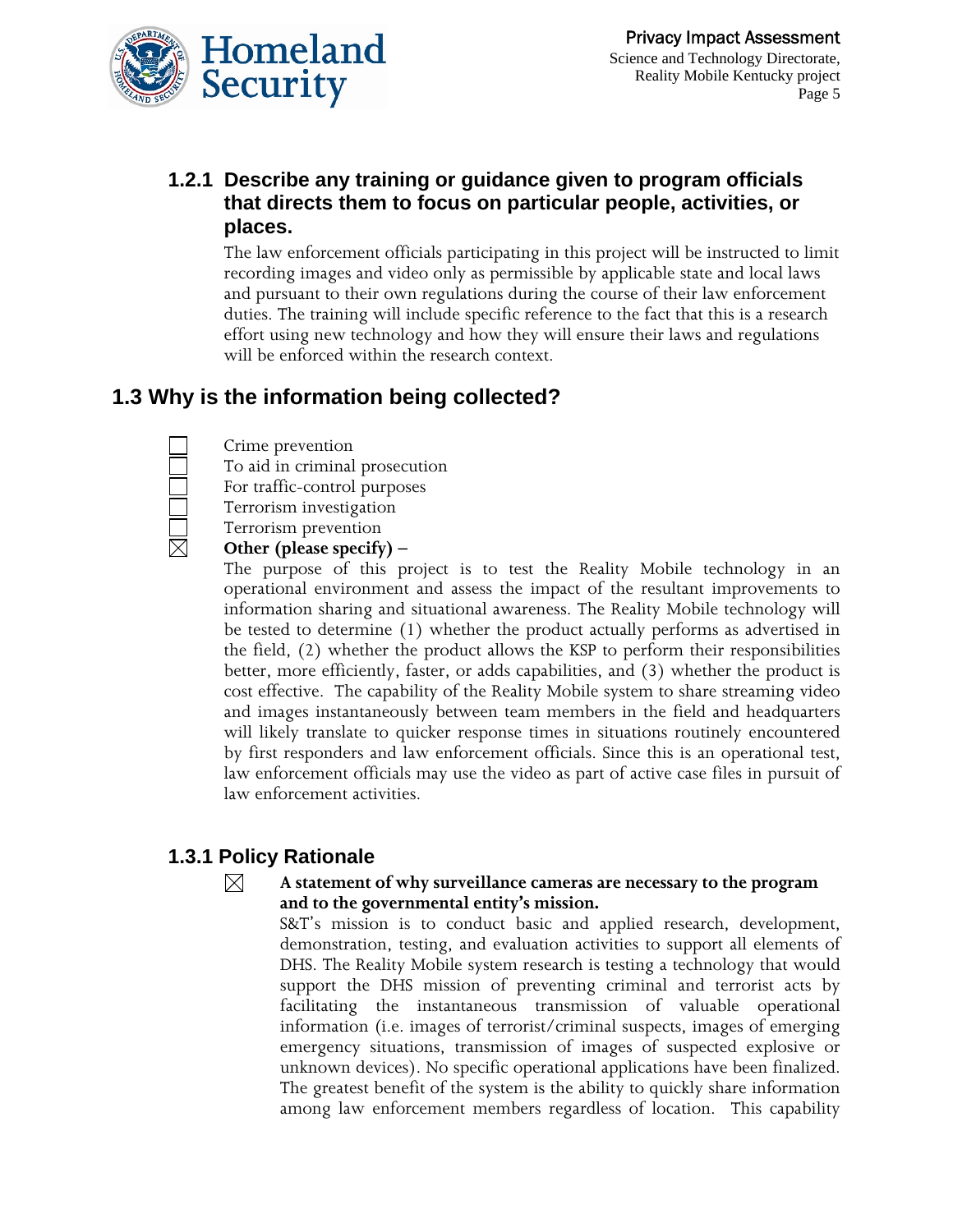

may be leveraged in a variety of ways including remote identification of suspicious people and as a situational awareness application during an emergency situation.

- Crime prevention rationale: (for example, crimes in-progress may only be prevented if the cameras are monitored in real-time. Or, a clearly visible camera alerting the public that they are monitored may deter criminal activity, at least in the monitored area.)
- Crime investigation rationale: (for example, a hidden camera may be investigative but not preventative, providing after-the-fact subpoenable records of persons and locations.)
- Terrorism rationale: (for example, video images are collected to compare to terrorist watch lists.)
- **1.3.1.1 Detail why the particular cameras, their specific placement, the exact monitoring system and its technological features are necessary to advance the governmental entity's mission. For example, describe how low-light technology was selected to combat crime at night. It is not sufficient to merely state the general purpose of the system.**

The capability for live, streaming-video via a quick and robust connection with operations headquarters may enhance the situational awareness of law enforcement and first responders in the field. The Reality Mobile Kentucky field test will assess the impact of the application of live streaming-video in routine law enforcement activities to determine how potential S&T customers might benefit from this technology.

**1.3.1.2 It would be adequately specific, for example, to state that cameras which are not routinely monitored provide afterthe-fact evidence in criminal investigations by providing subpoenable records of persons and locations. Similarly, it would appropriate to state, for example, that video images are collected to compare to terrorist watch lists and wanted persons lists.** 

> Live streaming video could be used to facilitate the instantaneous transmission of valuable operational information between a headquarters facility and law enforcement officers or agents in the field. S&T is funding ORNL to conduct the field test in order to evaluate the operational utility of this capability for S&T customers.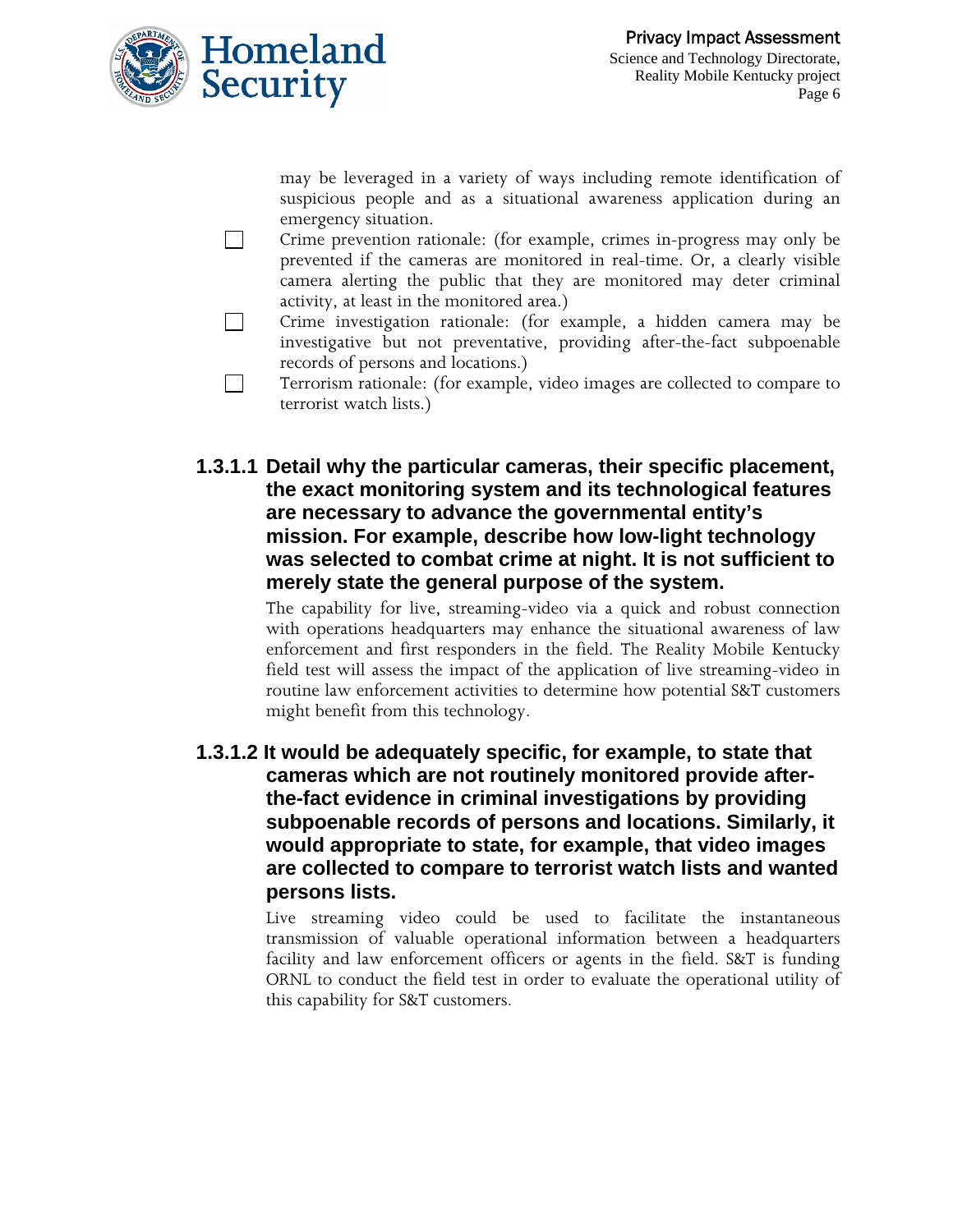

**1.3.1.3 How is the surveillance system's performance evaluated? How does the government assess whether the surveillance system is assisting it in achieving stated mission? Are there specific metrics established for evaluation? Is there a specific timeline for evaluation?** 

> The Kentucky law enforcement entities do not currently possess a system that shares live, streaming video. The purpose of this research is to determine whether the technology would enhance the capability of law enforcement officials and first responders to carry out their daily missions. When this research is completed, the Commonwealth of Kentucky will provide S&T with a qualitative evaluation of the performance of and effectiveness to meet routine and emergency operations. This evaluation will be based upon (1) whether the product actually performs as advertised in the field, (2) whether the product allows the KSP to perform their responsibilities better, more efficiently, faster, or adds capabilities, and (3) whether the product is cost effective.

#### **1.3.2 Cost Comparison**

#### **Please describe the cost comparison of the surveillance system to alternative means of addressing the system's purposes.**

At present, there is no comparable system against which the cost of the Reality Mobile system could be evaluated.

#### **1.3.3 Effectiveness**

**Program includes evaluation of systems performance (please describe how performance is evaluated.)**

The Commonwealth of Kentucky will provide S&T with a qualitative evaluation of the effectiveness of the Reality Mobile system based on (1) whether the product actually performs as advertised in the field, (2) whether the product allows the KSP to perform their responsibilities better, more efficiently, faster, or adds capabilities, and (3) whether the product is cost effective.

 Evaluation includes metrics to measure success (for example, crime statistics.) Program includes a timeline for evaluation

### **1.4 How is the information collected?**

Real-time monitoring, with images streamed, but not stored.

#### $\boxtimes$  Real-time monitoring with images stored.

- The Kentucky State Police will store and retain the images and video in accordance with applicable state and local laws.
- Images not monitored, only stored.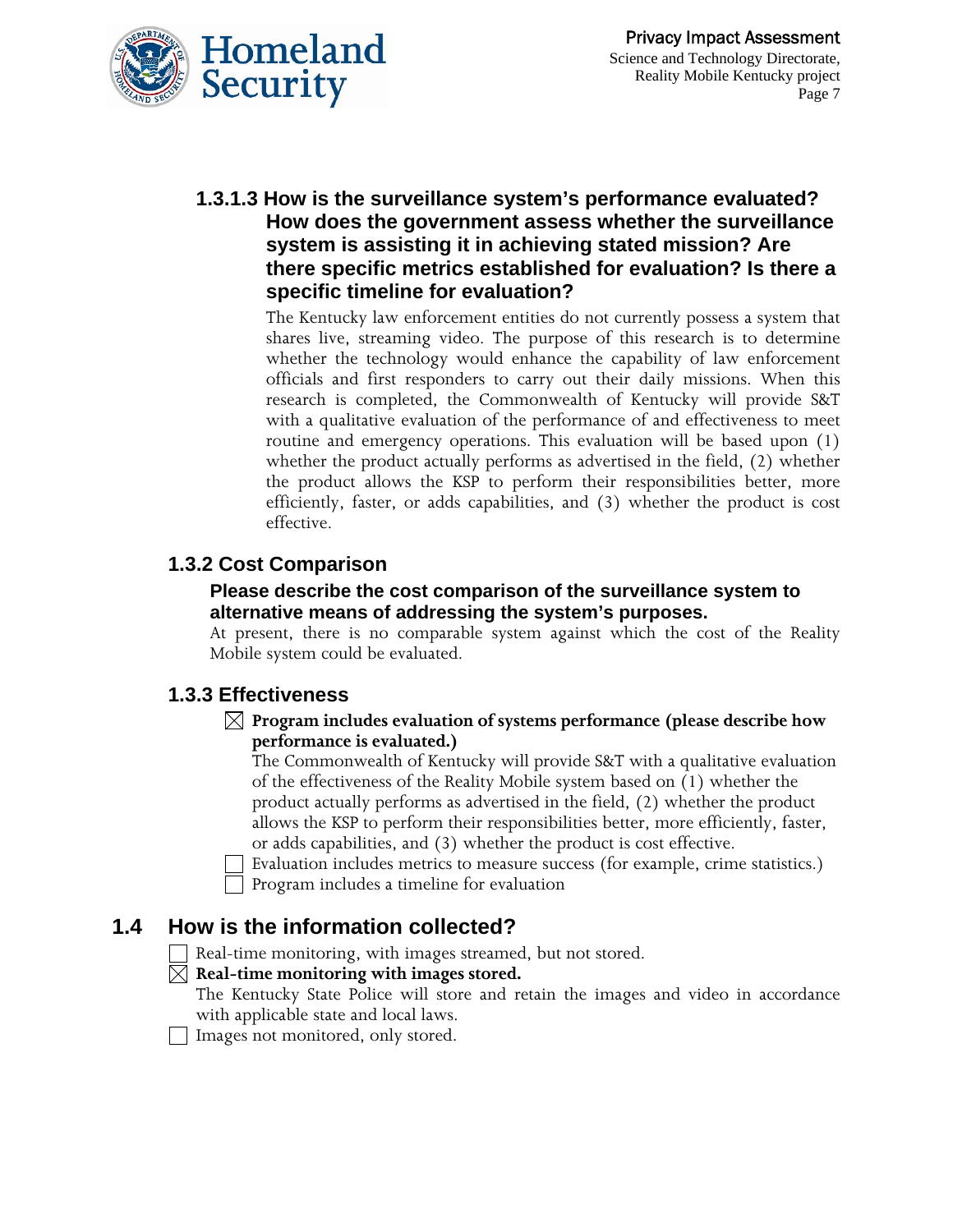

**1.4.1 Describe the policies governing how the records can be deleted, altered or enhanced, either before or after storage. Are there access control policies limiting who can see and use the video images and for what purposes? Are there auditing mechanisms to monitor who accesses the records, and to track their uses, and if so, are these mechanisms a permanent and unalterable part of the entire system? What training was conducted for officials monitoring or accessing the technology?** 

S&T will not have access to the images that Kentucky State Police will collect during the field test, and thus, will not store, delete, alter, or enhance the images.

The Commonwealth of Kentucky will be the sole custodian of all images and other PII collected during the field test and will control access to and manage the information in accordance with applicable state and local laws.

## **1.5 What specific legal authorities, arrangements, and/or agreements defined the surveillance system?**

#### $\boxtimes$  Legislative authorization at the city or state level

The Homeland Security Act (Federal legislation) authorizes S&T to conduct this research.

The Kentucky State Police are authorized to collect images and conduct surveillance during the course of performing law enforcement duties. The collection and retention of the images and videos will be limited to these authorities and will not be expanded based on the specific capabilities or particular uses of this technology.

- Executive or law enforcement decision
- Decision-making process included public comment or review
- Entity making the decision relied on:
	- case studies
	- research
	- hearings
	- recommendations from surveillance vendors
	- information from other localities
		- other (please specify)

*Funding:* 

- DHS Grant
- General revenues
- Law enforcement budget
- Other (please specify)
- Funding has limited duration (please specify)
- **Funding renewal is contingent on program evaluation**
- Appendix is attached, including:
	- **S&T authorizing legislation**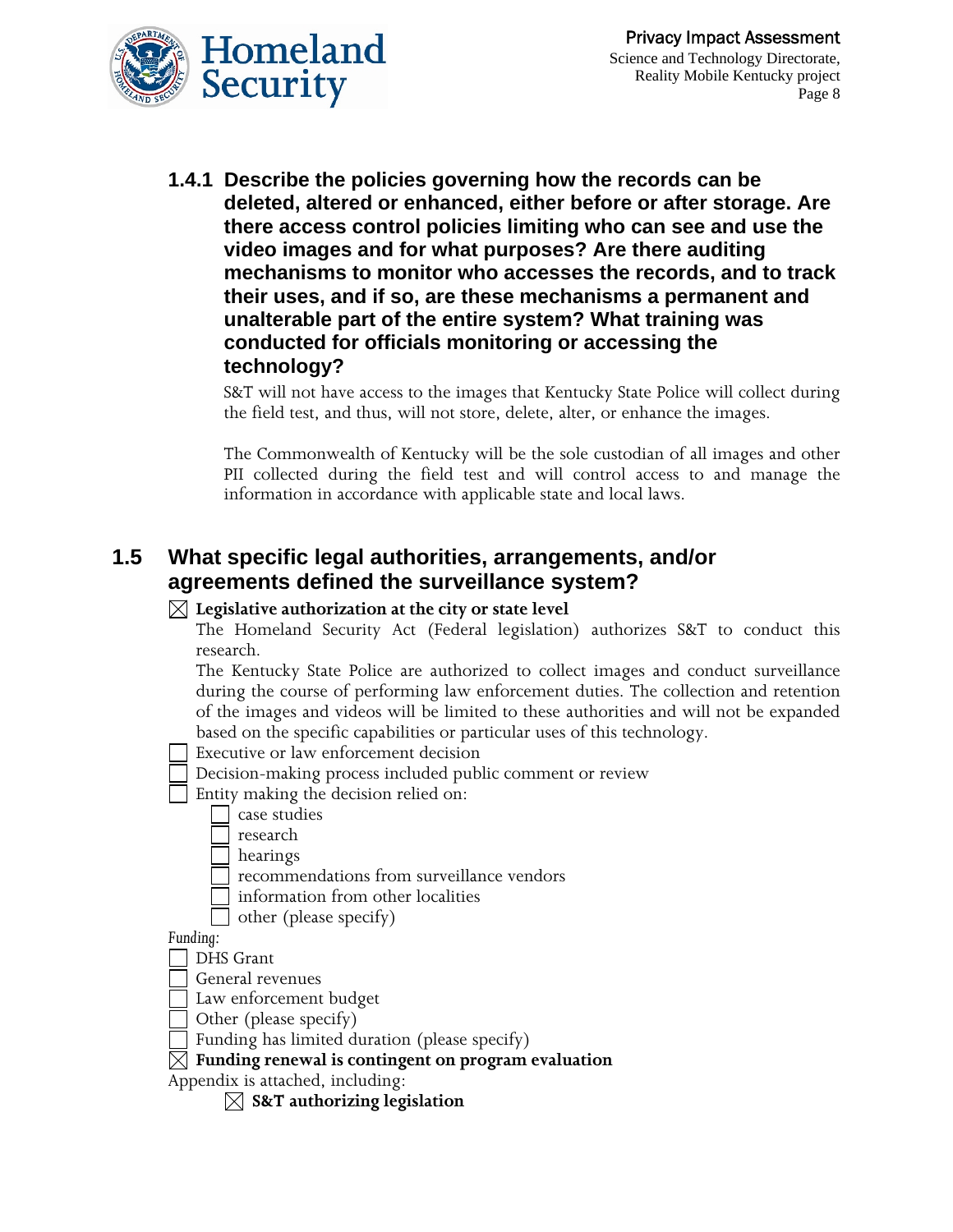



Science and Technology Directorate, Reality Mobile Kentucky project Page 9

- Grant documents
- Transcript of public hearing or legislative session
- Press release
- Program manuals outlining the system's rules and regulations
- Other (please specify)
- **1.5.1 The section should also include a list of the limitations or regulations controlling the use of the video surveillance system. This may include existing law enforcement standards, such as subpoenas and warrants, or surveillance-specific rules. For example, is a warrant required for tracking or identifying an individual?**

The system will be used in a multitude of real-world law enforcement situations which cannot be uniquely identified since some will occur spontaneously. The Kentucky State Police view the streaming video from the Reality Mobile phones as a similar capability to that which is routinely available from in-car mounted cameras. The Kentucky State Police will comply with all applicable state and local laws in utilizing the Reality Mobile system during the field test. This means that during the actual test, the Kentucky State Police will assess the new technologies being tested, and the way those technologies will be used, and ensure that all uses conform to all applicable laws, regulations and policies.

## **1.6 Privacy Impact Analysis**

*Given the amount and type of data collected, and the system's structure, purpose and use discuss what privacy risks were identified and how they were mitigated. If during the system design or technology selection process, decisions were made to limit the scope of surveillance or increase accountability, include a discussion of this decision. Relevant privacy risks include:* 

- **Privacy rights***. For example, the public cameras can capture individuals entering places or engaging in activities where they do not expect to be identified or tracked. Such situations may include entering a doctor's office, Alcoholics Anonymous, or social, political or religious meeting.*
- **Freedom of speech and association***. Cameras may give the government records of what individuals say, do, and read in the public arena, for example documenting the individuals at a particular rally or the associations between individuals. This may chill constitutionally-protected expression and association.*
- **Government accountability and procedural safeguards***. While the expectation is that law enforcement and other authorized personnel will use the technology legitimately, the program design should anticipate and safeguard against unauthorized uses, creating a system of accountability for all uses.*
- **Equal protection and discrimination***. Government surveillance, because it makes some policing activities invisible to the public, poses heightened risks of misuse, for example, profiling by race, citizenship status, gender, age, socioeconomic level, sexual orientation or otherwise. Decisions about camera placement, and dynamic decisions about camera operation, should be the product of rationale, non-discriminatory processes and inputs. System decisions should be scrutinized with fairness and non-discrimination concerns in mind.*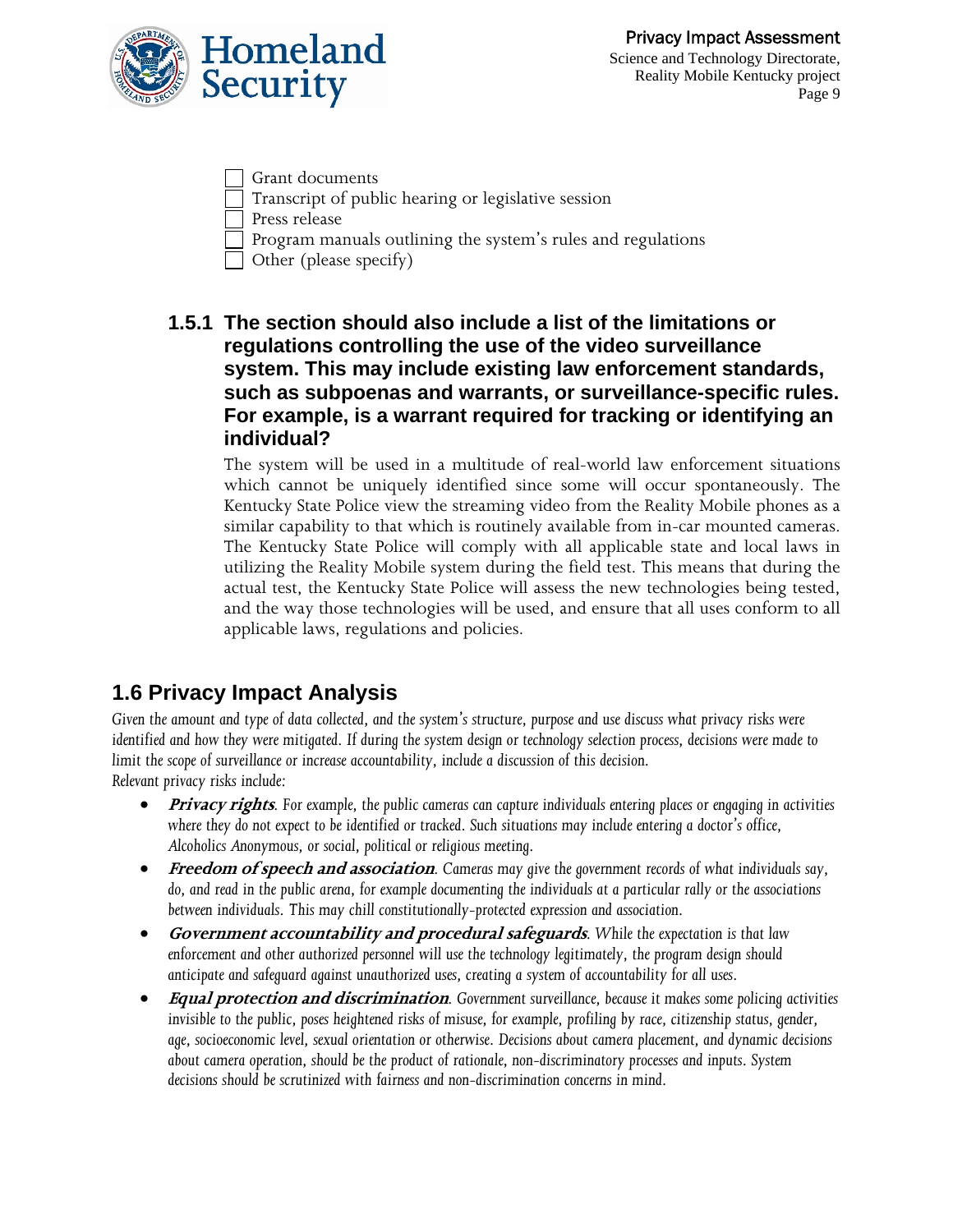

The Kentucky Reality Mobile system will test the relevance and application of live steaming video in routine law enforcement activities to determine how law enforcement agents and agencies would benefit from this technology. The Commonwealth of Kentucky will be the sole custodian of all images and other PII collected during the field test, and will manage the information in accordance with applicable state and local laws. The information may become case data and may be retained per existing Kentucky state guidelines for video images.

The privacy risk associated with this field test is that images of individuals may be captured without their knowledge and consent, that those images may be used inappropriately to support prosecution of a crime, and that the images may be viewed by unauthorized personnel. To mitigate these risks, all personnel capturing video during the field test will be trained law enforcement officers. Video images and other PII collected during the project will be collected, stored, and retained in accordance with Kentucky state law enforcement authorities and applicable state and local laws.

## **Section 2.0 – Uses of the System and Information**

### **2.1 Describe uses of the information derived from the video cameras.**

*Please describe the routine use of the images. If possible, describe a situation (hypothetical or fact-based, with sensitive information excluded) in which the surveillance cameras or technology was accessed for a specific purpose*.

S&T is funding the field test to evaluate the operational utility of streaming video for law enforcement agents and agencies. During the field test, the Kentucky State Police will use the system on a daily basis in support of criminal investigations and prosecutions.

## **2.2 Privacy Impact Analysis**

*Describe any types of controls that are in place to ensure that information is handled in accordance with the above described uses. For example, is appropriate use of video covered in training for all users of the system? Are audit logs regularly reviewed? What disciplinary programs are in place if an individual is found to be inappropriately using the video technology or records?*

The Kentucky State Police must comply with all applicable state and local laws governing the collection of video images. This means that all locations and all manners in which the Kentucky State Police use this new technology will be reviewed and determined to comply with all applicable state and local laws. All personnel capturing and otherwise using the images and video during the field test will be trained and authorized law enforcement officers and will be subject to Kentucky State Police policies and disciplinary actions. Any information that would be used to prosecute an individual for a crime would be evaluated by court officials for admissibility.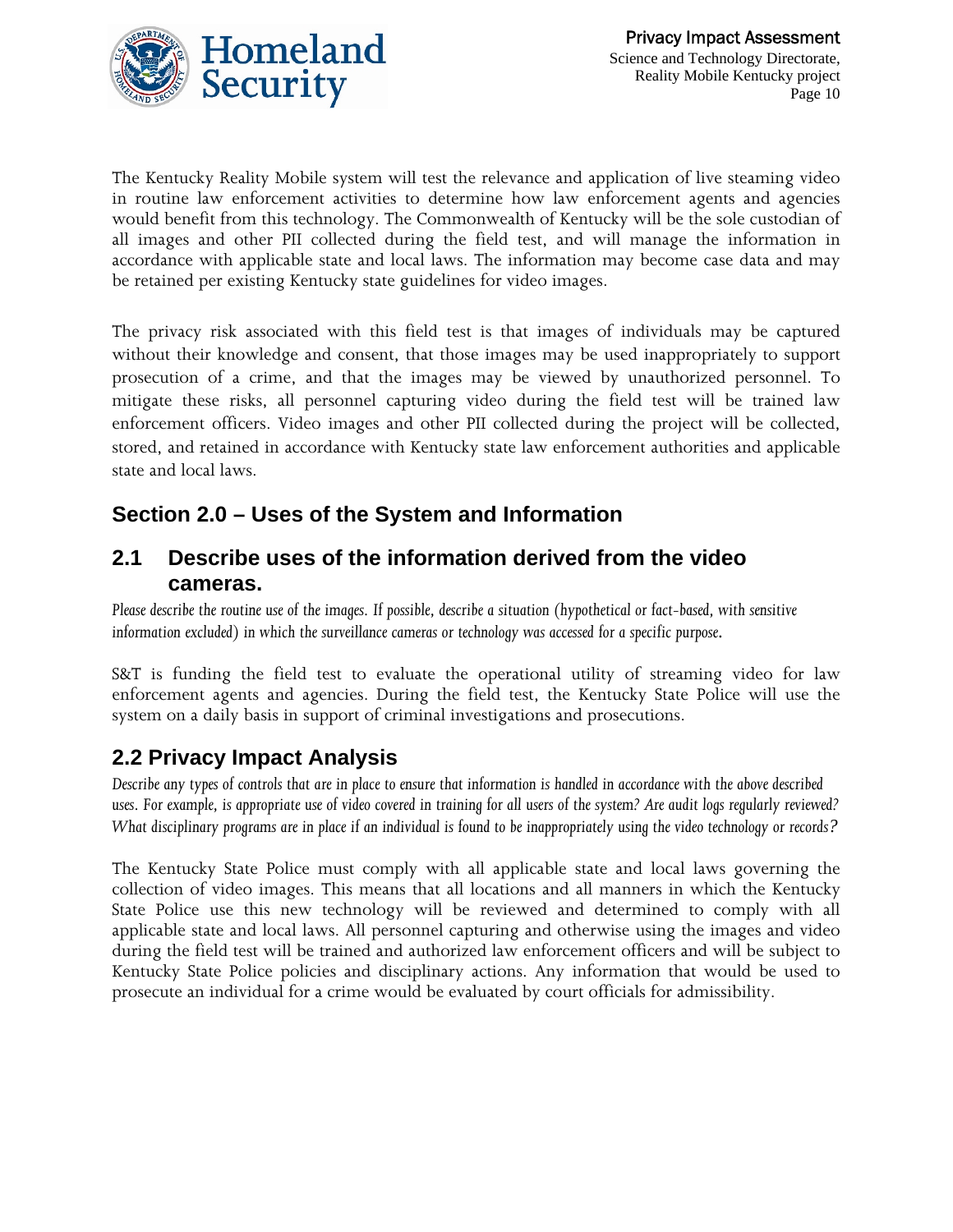

## **Section 3.0 – Retention**

*The following questions are intended to outline how long information will be retained after the initial collection.* 

## **3.1 What is the retention period for the images in the system (i.e., how long are images stored)?**

 $\Box$  24-72 hours  $\Box$  72 hours – 1 week  $\Box$  1 week – 1 month  $\Box$  1 month – 3 months  $\Box$  3 months – 6 months  $\Box$  6 months  $-1$  year more than 1 year (please describe) **In accordance with applicable laws, regulations, and procedures.**

S&T will not have access to, retain, or store any images or other PII obtained during this field test. However, the information collected by the Kentucky State Police during the field test would become part of case files and be retained in accordance with Kentucky State Police policies and procedures or as required by applicable state and local laws.

### **3.1.1 Describe any exemptions for the retention period (i.e. Part of an investigation or review)**

None.

### **3.2 Retention Procedure**

Images automatically deleted after the retention period expires

- **System operator required to initiate deletion**
- Under certain circumstances, officials may override detention period:

 $\Box$  To delete the images before the detention period

To retain the images after the detention period

Please describe the circumstances and official process for override

## **3.3 Privacy Impact Analysis:**

*Considering the purpose for retaining the information, explain why the information is maintained for the indicated period.* 

S&T will not have access to, retain, or store any information collected during the field test. The Kentucky State Police will retain information relevant to criminal cases in accordance with Kentucky State Police policies and state and local laws.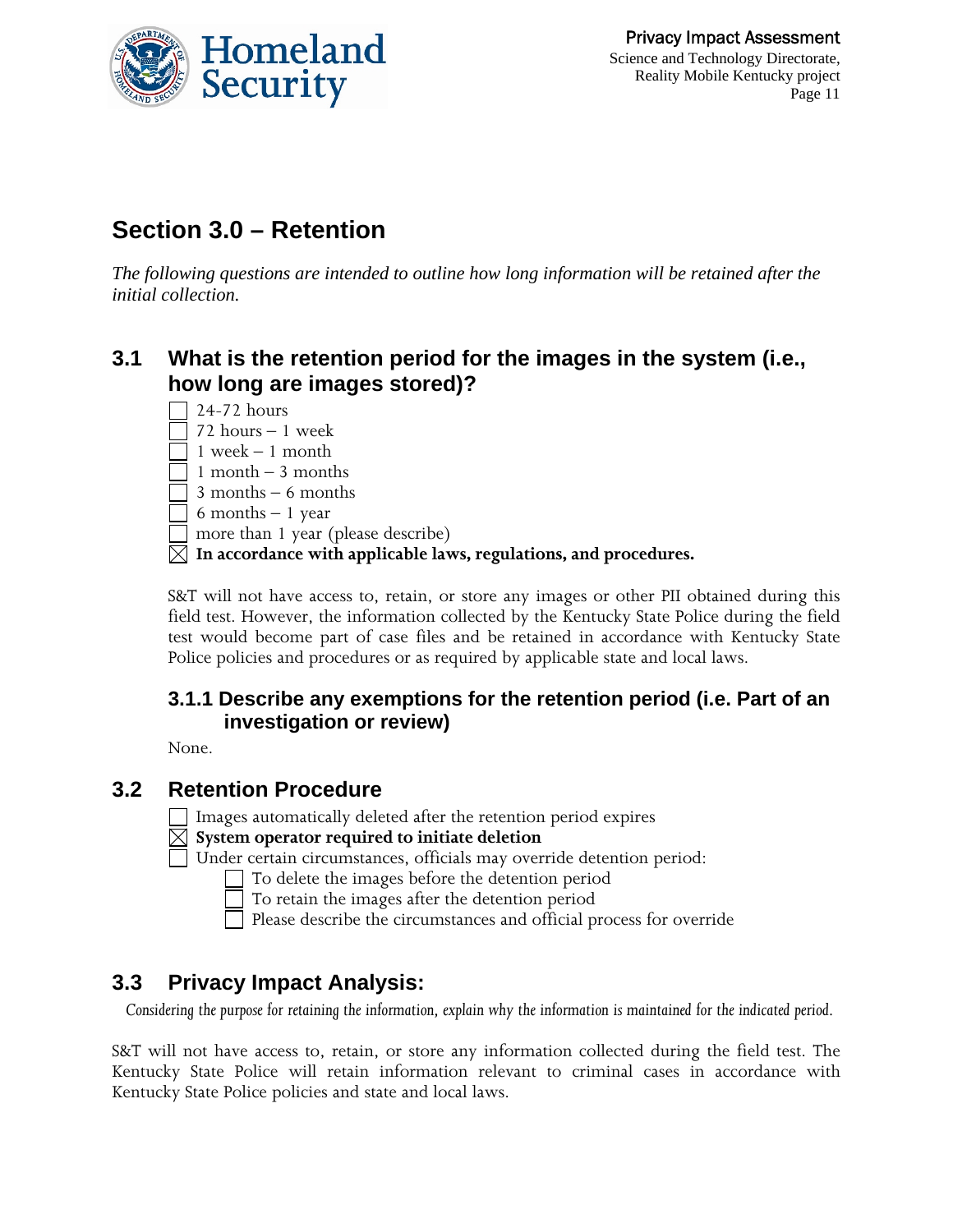

## **Section 4.0 – Internal Sharing and Disclosure**

The following questions are intended to describe the scope of sharing *within* the surveillance operation, such as various units or divisions within the police department in charge of the surveillance system. *External sharing will be addressed in the next section.*

## **4.1 With what internal entities and classes of personnel will the information be shared?**

Internal Entities

- Investigations unit
- Auditing unit
- Financial unit
- Property-crimes unit
- Street patrols
- Command unit
- **Other (please specify)**
- None

S&T will not have access to or share the information. The Kentucky State Police will share the information within their organization only as appropriate or required by law in order to pursue criminal investigations and prosecutions.

#### Classes of Personnel

- Command staff (please specify which positions)
- $\Box$  Middle management (please specify)
- Entry-level employees

#### **Other (please specify)**

Only personnel directly authorized by the Commonwealth of Kentucky will have access to the information.

## **4.2 For the internal entities listed above, what is the extent of the access they receive (i.e. what records or technology is available to them, and for what purpose)?**

Internal personnel will have access to streaming-video received via commercially procured cell phones. The commercial cell phones will not store the video images.

#### **4.2.1 Is there a written policy governing how access is granted?**



While S&T will not have access to or be authorized to grant access to this data. The Kentucky State Police will grant access to the data pursuant to standard law enforcement procedures and applicable state and local laws. These written rules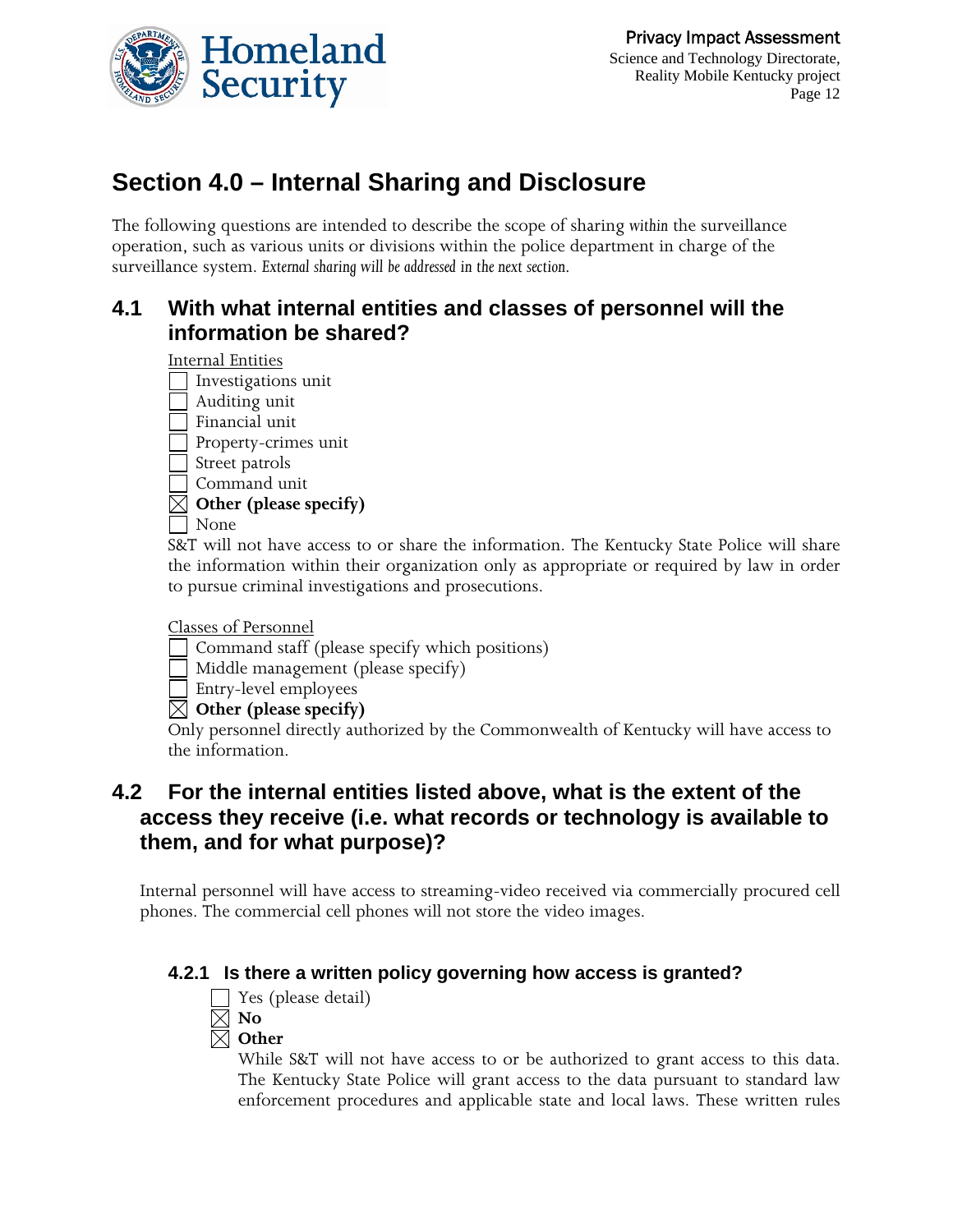

and any other written policy will be specifically identified and made part of the governance process and documentation for the research effort.

### **4.2.2 Is the grant of access specifically authorized by:**

Statute (please specify which statute)

- Regulation (please specify which regulation)
- **Other (please describe)**

None

.

Access to the data must be specifically authorized by the Kentucky State Police.

## **4.3 How is the information shared?**

## **4.3.1 Can personnel with access obtain the information:**

#### **Off-site, from a remote server**

Via copies of the video distributed to those who need it

 $\overline{\Box}$  Only by viewing the video on-site

 $\Box$  Other (please specify)

The test will include personnel operating a single remote server which will centralize the receipt and dissemination of test images. Images related to the test period will be routed to a specific server and are accessible only to authorized law enforcement personnel.

## **4.4 Privacy Impact Analysis:**

*Considering the extent of internal information sharing, discuss what privacy risks were identified and how they were mitigated. For example, discuss any access controls, encryption, training, regulations, or disciplinary procedures that will ensure only legitimate uses of the system within the department.* 

A privacy risk associated with the Reality Mobile system is that images collected during the field test will be shared with unauthorized personnel. To mitigate this risk, only the Kentucky State Police will have access to or the authority to grant access to the information. All personnel collecting images and video during the field test will be trained law enforcement officers and will comply with all applicable state and local laws.

## **Section 5.0 – External Sharing and Disclosure**

*The following questions are intended to define the content, scope, and authority for information sharing external to your operation – including federal, state and local government, as well as private entities and individuals.* 

## **5.1 With which external entities is the information shared?**

List the name(s) of the external entities with whom the images or information about the images is or will be shared. *The term "external entities" refers to individuals or groups outside your organization.*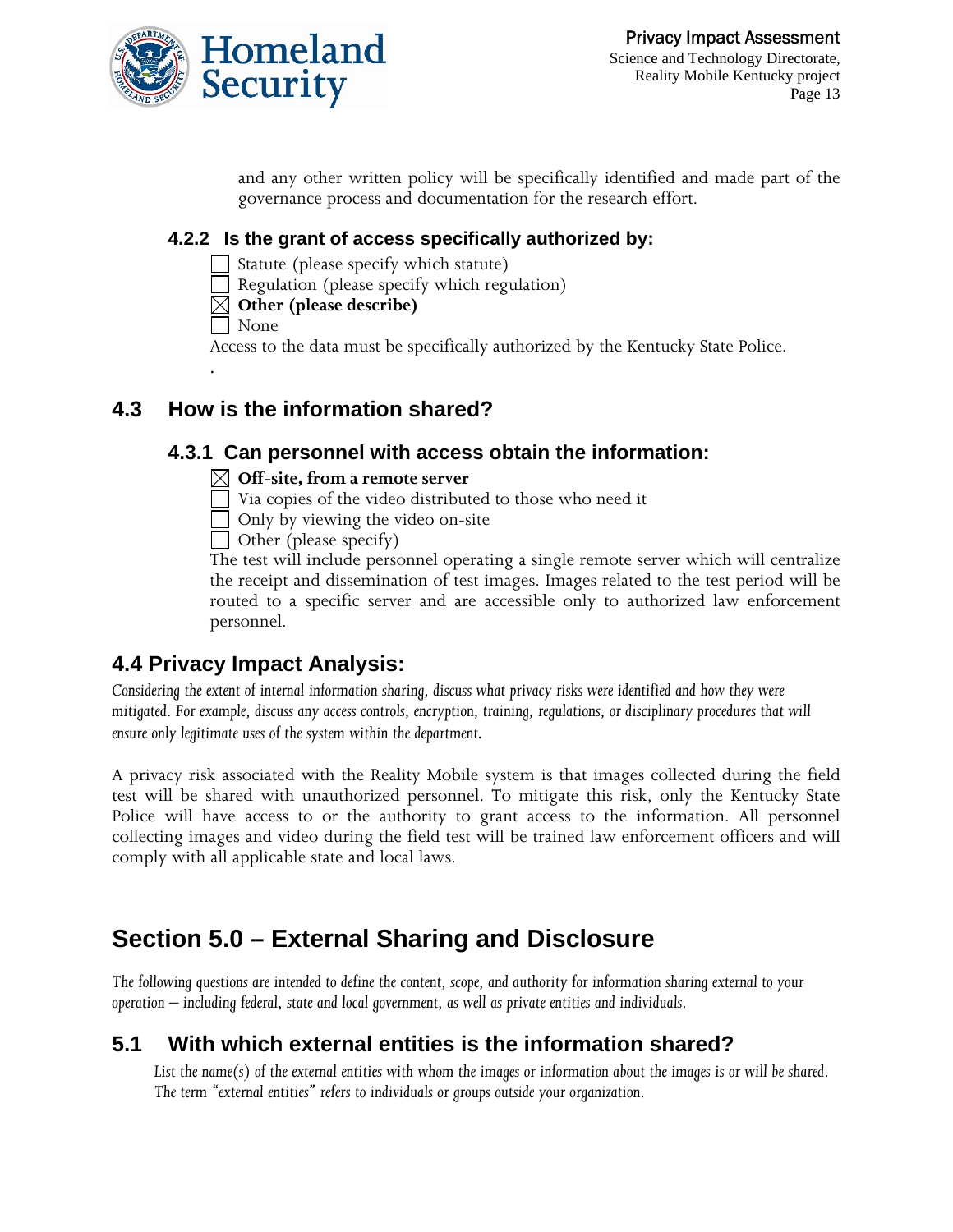

| Local government agencies (please specify)                                                 |  |  |
|--------------------------------------------------------------------------------------------|--|--|
| $\boxtimes$ State government agencies (please specify)                                     |  |  |
| The Kentucky State Police will be the sole custodian of the images/information             |  |  |
| collected during the field test. The Kentucky State Police will share the information will |  |  |
| state agencies as appropriate or required by law for criminal investigations and           |  |  |
| prosecutions. S&T will not have access to, and will not have the authority to grant        |  |  |
| access to, any images or PII collected during the field test.                              |  |  |
| Federal government agencies (please specify)                                               |  |  |
| Private entities:                                                                          |  |  |
| Businesses in monitored areas                                                              |  |  |
| Insurance companies                                                                        |  |  |
| News outlets                                                                               |  |  |
| Other (please specify)                                                                     |  |  |
| Individuals:                                                                               |  |  |
| Crime victims                                                                              |  |  |
| Criminal defendants                                                                        |  |  |
| Civil litigants                                                                            |  |  |
| General public via Public Records Act or Freedom of Information Act requests               |  |  |
| Other (please specify)                                                                     |  |  |

## **5.2 What information is shared and for what purpose?**

### **5.2.1 For each entity or individual listed above, please describe:**

- The purpose for disclosure-
- The rules and regulations governing disclosure
- Conditions under which information will not be disclosed

Citations to any specific authority authorizing sharing the surveillance images

**Purpose:** The purpose of this project is to test the functionality of the Reality Mobile technology in an operational environment and assess the impact of the resultant improvements to information sharing and situational awareness. The Kentucky State Police will use the system during law enforcement actions in support of active cases and investigations. The capability of the system to share streaming video and images instantaneously between team members in the field and headquarters will likely translate to quicker response times and better prevention of, and protection from, emergency situations.

**Rules & Regulations:** S&T does not have access to and cannot disclose to any party the images or other information collected during the field test. The Kentucky State Police will disclose the information to state government agencies as appropriate to support criminal and civil investigations and prosecutions.

**Disclosure:** S&T does not have access to and cannot disclose to any party the images or other information collected during the field test. The Kentucky State Police will not disclose the images or information collected during the field test to any individual other than an authorized law enforcement officer or court official.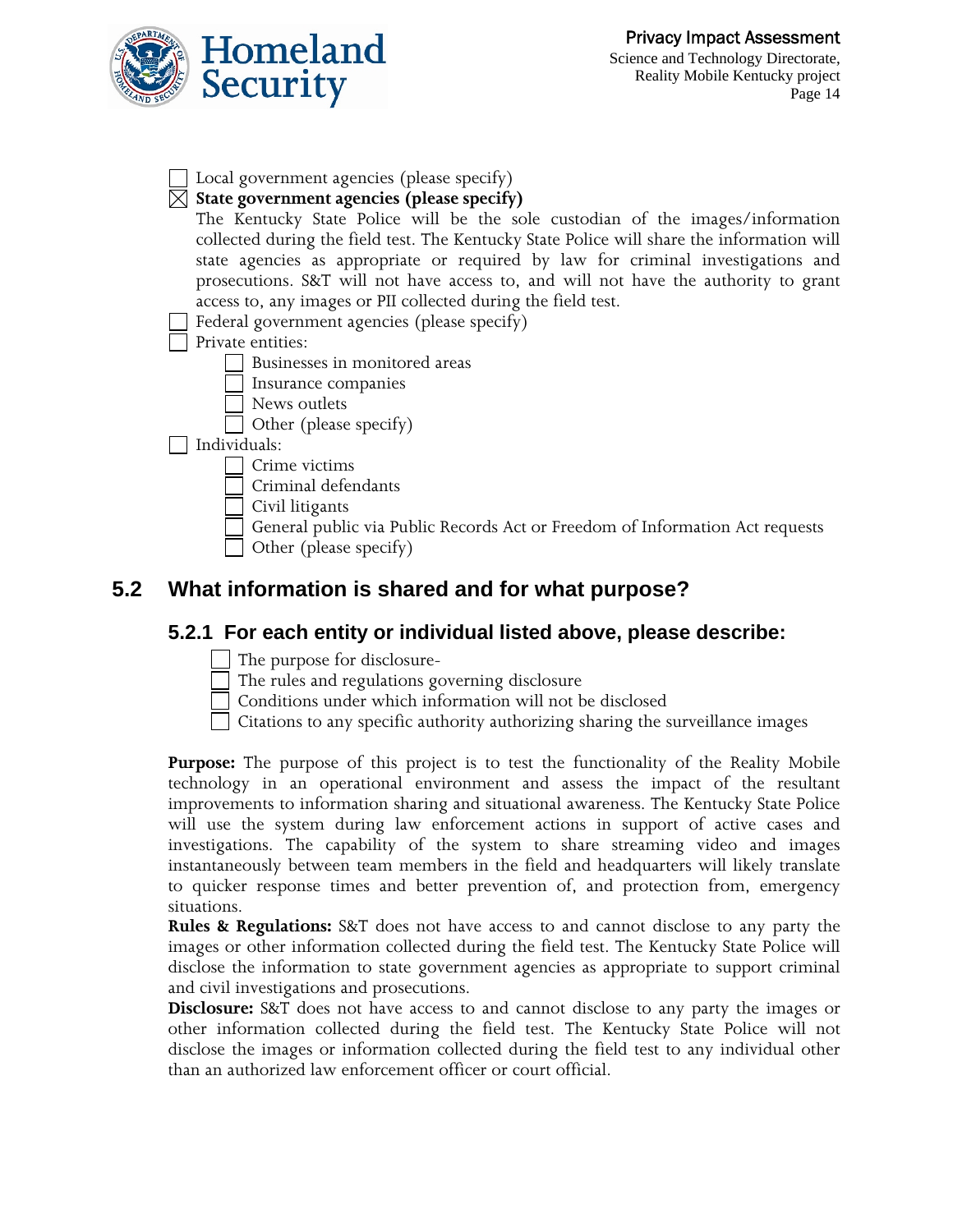

**Authority:** S&T does not have the authority to access or share the surveillance images. The Kentucky State Police will share the images to support criminal investigations and prosecutions in accordance with and as required by state and local laws.

## **5.3 How is the information transmitted or disclosed to external entities?**

Discrete portions of video images shared on a case-by-case basis

Certain external entities have direct access to surveillance images

Real-time feeds of images between agencies or departments

**Images transmitted wirelessly or downloaded from a server**

Images transmitted via hard copy

**Images may only be accessed on-site**

Video information is transmitted over a commercial cellular service, over a mobile switching center dedicated to Commonwealth of Kentucky operations. The images are then stored at the Kentucky Intelligence Fusion Center, a secure facility with access control and information security measures compliant with state and local laws.

## **5.4 Is a Memorandum of Understanding (MOU), contract, or agreement in place with any external organization(s) with whom information is shared, and does the MOU reflect the scope of the information currently shared?**

| $-$<br>× |
|----------|
|          |

 $\boxtimes$  No

## **5.5 How is the shared information secured by the recipient?**

*For each interface with a system outside your operation:* 

- $\Box$  There is a written policy defining how security is to be maintained during the information sharing
- **One person is in charge of ensuring the system remains secure during the information sharing (please specify)**

Kentucky State Police Information Systems Manager

The external entity has the right to further disclose the information to other entities

 The external entity does not have the right to further disclose the information to other entities

 Technological protections such as blocking, face-blurring or access tracking remain intact one information is shared

Technological protections do not remain intact once information is shared

The Kentucky State Police will secure the information in accordance with applicable state and local laws and policies. All data collected during the field test will be maintained, owned, and stored by and under the sole control of the Commonwealth of Kentucky. The data shall be stored in a secure facility with access control and information security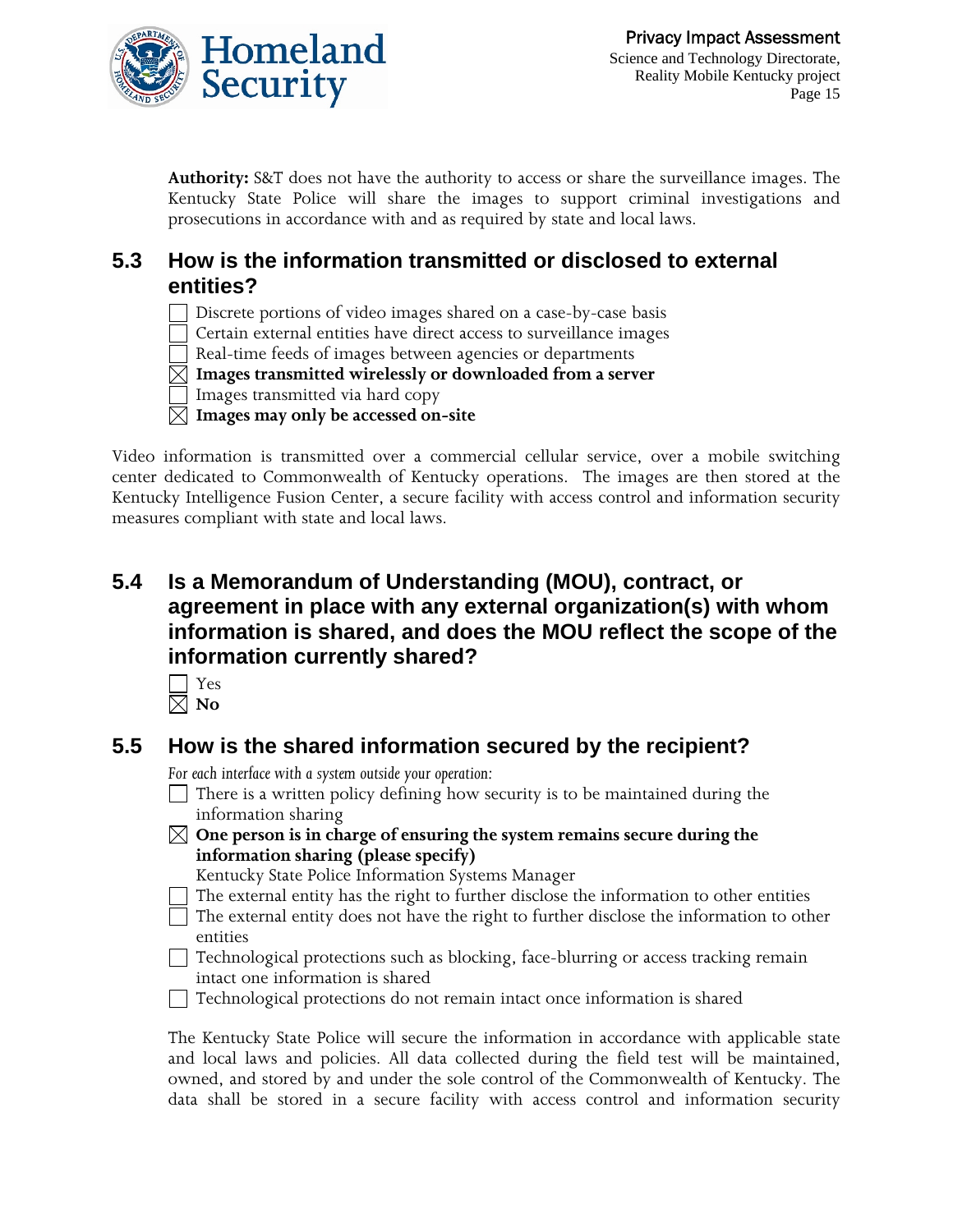

measures compliant with state and local laws.

## **5.6 Privacy Impact Analysis:**

*Given the external sharing, what privacy risks were identified? Describe how they were mitigated. For example, if a sharing agreement is in place, what safeguards (including training, access control or assurance of technological privacy protection) have been implemented to ensure information is used appropriately by agents outside your department/agency?* 

The privacy risk is that unauthorized personnel could gain access to the images. To mitigate that risk, the images will not be stored on the individual cell phones utilized during the field test and the captured images will only be retained on the Kentucky State Police server in the KIFC, which is accessible only to authorized law enforcement personnel.

## **Section 6. 0 – Technical Access and Security**

## **6.1 Who will be able to delete, alter or enhance records either before or after storage?**

Command staff

Shift commanders

Patrol officers

 $\Box$  Persons outside the organization who will have routine or ongoing access to the system (please specify)

#### **Other (please specify)**

Images will not be altered or enhanced after the field test, and only authorized officials and users designated by the Commonwealth of Kentucky shall have access privilege to the collected data.

#### **6.1.1 Are different levels of access granted according to the position of the person who receives access? If so, please describe.**

#### **All authorized users have access to real-time images**

Only the Commonwealth of Kentucky will have daily access to the collected data. ORNL representatives will review logs to establish the overall use of the system and will work under the auspices of the Commonwealth of Kentucky to establish procedures to evaluate the quality of video. Under no circumstances will ORNL remove collected data from the Kentucky Intelligence Fusion Center. ORNL will not have access to images or other PII; ORNL is only supporting setup and basic operation of the system. ORNL analysis is only performance monitoring, not data monitoring.

 Only certain authorized users have access to real-time images (please specify which users)

#### **All authorized users have access to stored images**

Only certain users have access to stored images (please specify which users)

- All authorized users can control the camera functions (pan, tilt, zoom)
- Only certain authorized users can control the camera functions

All authorized users can delete or modify images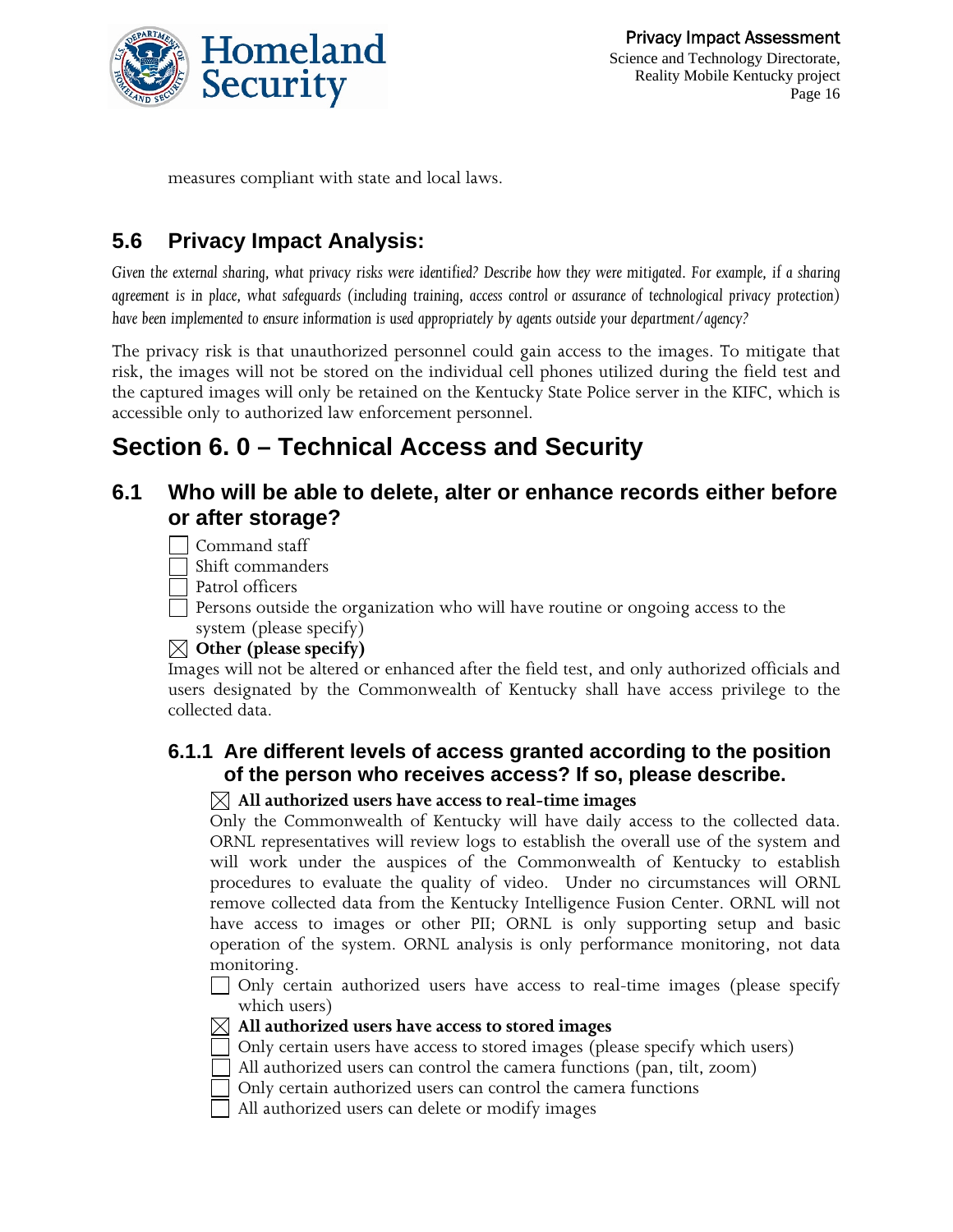

 $\Box$  Only certain authorized users can delete or modify images (please specify which users)

#### **6.1.2 Are there written procedures for granting access to users for the first time?**

 Yes (please specify)  $\boxtimes$  No

### **6.1.3 When access is granted:**

There are ways to limit access to the relevant records or technology (please specify)

#### **There are no ways to limit access**

S&T has no mechanism for limiting access to the data. The Kentucky State Police will have the sole authority for granting/limiting access to the records and the technology.

## **6.1.4 Are there auditing mechanisms:**

To monitor who accesses the records?

□ To track their uses?

The Reality Mobile software does not track which users have access to which real time or stored video. The Kentucky State Police would develop and implement any such auditing mechanisms in accordance with applicable state and local laws.

## **6.1.5 Training received by prospective users includes discussion of:**

- Liability issues
- Privacy issues
- **Technical aspects of the system**
	- Limits on system uses
	- Disciplinary procedures
	- Other (specify)
- No training

The training lasts:

- None
- $\boxtimes$  0-1 hours
- 1-5 hours
- 5-10 hours
- 10-40 hours
- 40-80 hours
- More than 80 hours

The training consists of:

- A course
- A video
- Written materials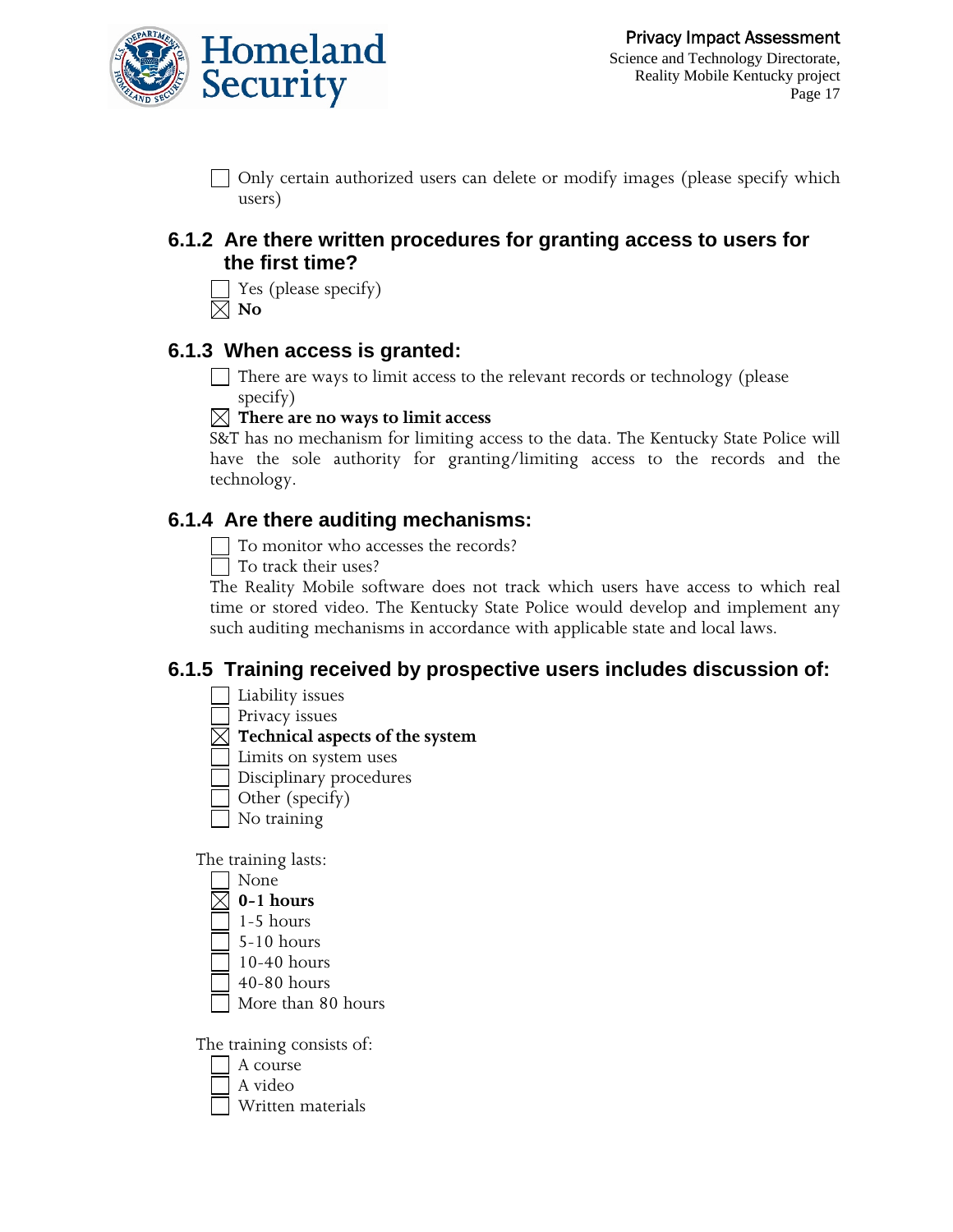

Written materials, but no verbal instruction

None

#### **Other (please specify)-**

Reality Mobile will provide technical training on the system via verbal instruction.

## **6.2 The system is audited:**

When an employee with access leaves the organization

If an employee is disciplined for improper use of the system

- Once a week
- Once a month

Once a year

Never

#### **When called for**

The Kentucky State Police will audit their records as required by their existing law enforcement procedures and applicable state and local laws.

## **6.2.1 System auditing is:**

Performed by someone within the organization

Performed by someone outside the organization

 $\Box$  Overseen by an outside body (for example a city council or other elected body – please specify)

N/A

## **6.3 Privacy Impact Analysis:**

*Given the sensitivity and scope of information collected, what privacy risks related to security were identified and mitigated?*

The privacy risk is that an unauthorized user would gain access to the information or that an authorized user would use the information for an unauthorized purpose. To mitigate these risks, the system server will be located in a secure controlled space which is manned 24 hours per day and access to the data will be restricted to authorized members of the Kentucky State Police.

## **Section 7.0 – Notice**

## **7.1 Is notice provided to potential subjects of video recording that they are within view of a surveillance camera?**



 $\Box$  Signs posted in public areas recorded by video cameras

Signs in multiple languages

Attached is a copy of the wording of such notice signs

 $\boxtimes$  Notice is not provided

S&T will not provide notice to individuals of video surveillance. The Kentucky State Police will provide notices as required by applicable state and local laws.

Other (please describe)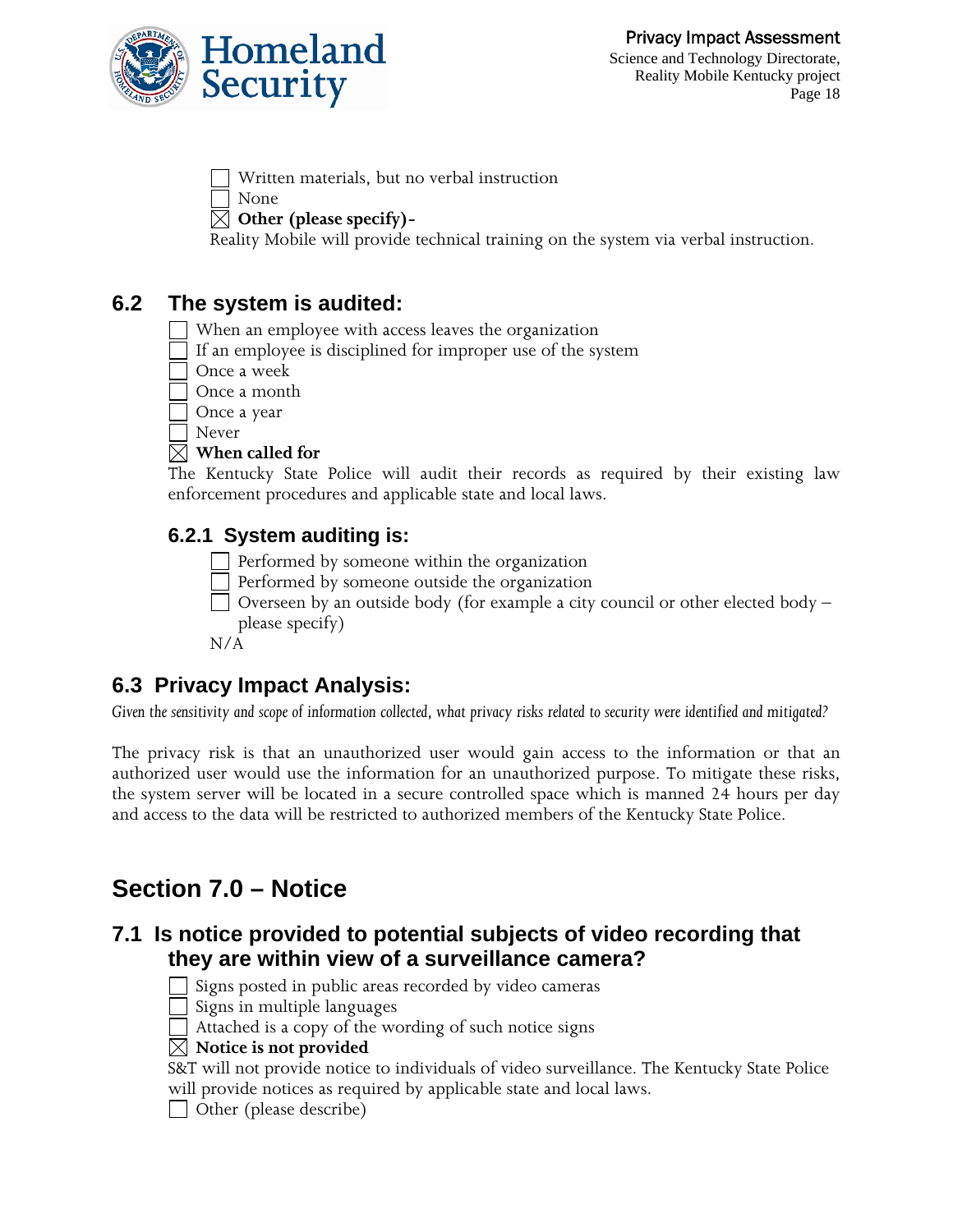

## **Section 8.0 – Technology**

*The following questions are directed at analyzing the selection process for any technologies used by the video surveillance system, including cameras, lenses, and recording and storage equipment.* 

## **8.1 Were competing technologies evaluated to compare their ability to achieve system goals, including privacy protection?**

| ×<br>. . |
|----------|
|----------|

 $\nabla$  No

No competing software is currently available for comparison.

## **8.2 What design choices were made to enhance privacy?**

The system includes face-blurring technology

The system includes blocking technology

 $\Box$  The system has other privacy-enhancing technology (Please specify)

 $\boxtimes$  None (Please specify)

The purpose of this trial is to research and actualize the needs of the state and local law enforcement community for the possible future application of this technology. The research effort is designed to ensure that all uses of the technology, images, and video will be pursuant to the state and local laws as well as all applicable regulations governing the Kentucky State Police and any other government entity participating in the test.

## **Responsible Officials**

K. Phil Waters Department of Homeland Security Science and Technology Directorate

## **Approval Signature Page**

Original signed and on file with the DHS Privacy Office.

Hugo Teufel III Chief Privacy Officer Department of Homeland Security